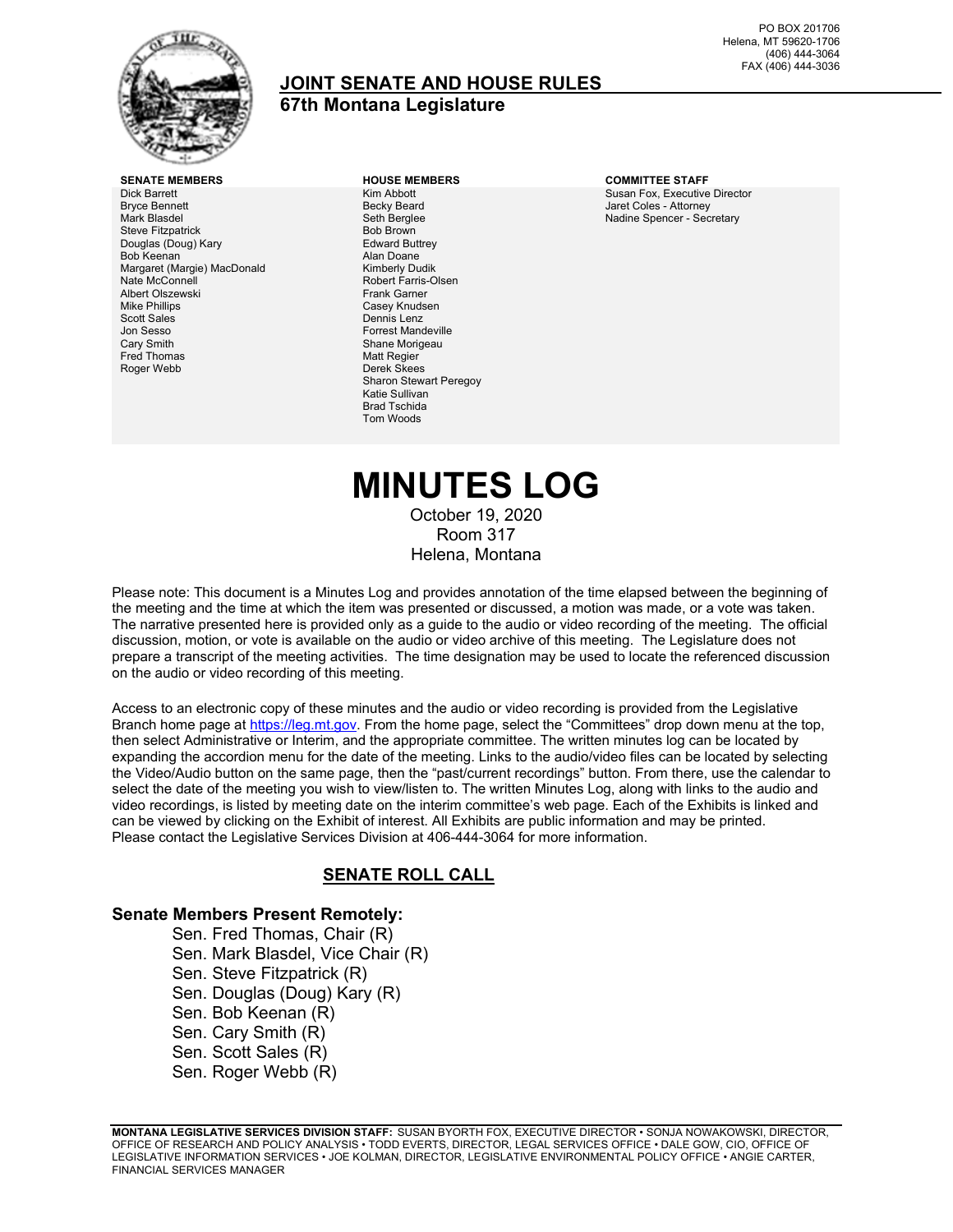#### **Senate Members Excused:**

Sen. Albert Olszewski (R) Sen. Dick Barrett (D) Sen. Bryce Bennett (D) Sen. Margaret (Margie) MacDonald (D) Sen. Nate McConnell (D) Sen. Mike Phillips (D) Sen. Jon Sesso, Vice Chair (D)

#### **HOUSE ROLL CALL**

#### **House Members Present in Helena:**

Rep. Becky Beard (R)

#### **House Members Present Remotely:**

Rep. Derek Skees, Chair (R) Rep. Forrest Mandeville, Vice Chair (R) Rep. Kimberly Dudik, Vice Chair (D) Rep. Seth Berglee (R) Rep. Frank Garner (R) Rep. Casey Knudsen (R) Rep. Edward Buttrey (R) Rep. Dennis Lenz (R) Rep. Matt Regier (R) Rep. Brad Tschida (R)

#### **House Members Excused:**

Rep. Kim Abbott (D) Rep. Bob Brown (R) Rep. Alan Doane (R) Rep. Robert Farris-Olsen (D) Rep. Shane Morigeau (D) Rep. Sharon Stewart Peregoy (D) Rep. Katie Sullivan (D) Rep. Tom Woods (D)

#### **STAFF PRESENT:**

Susan Fox, Executive Director Jaret Coles, Attorney Nadine Spencer, Secretary

#### **AGENDA [\(Attachment 1\)](https://leg.mt.gov/content/Committees/Administration/Legislative-Council/2019-20/Meetings/JRules9-17/agenda10-19joint-rulesDRAFT.pdf)**

#### **VISITORS' LIST [\(Attachment 2\)](https://leg.mt.gov/content/Committees/Administration/Legislative-Council/2019-20/Meetings/JRules9-17/Oct19/Attachment2.pdf)**

#### **CALL TO ORDER**

14:01:04 Sen. Fred Thomas called the meeting to order at 2:01 PM.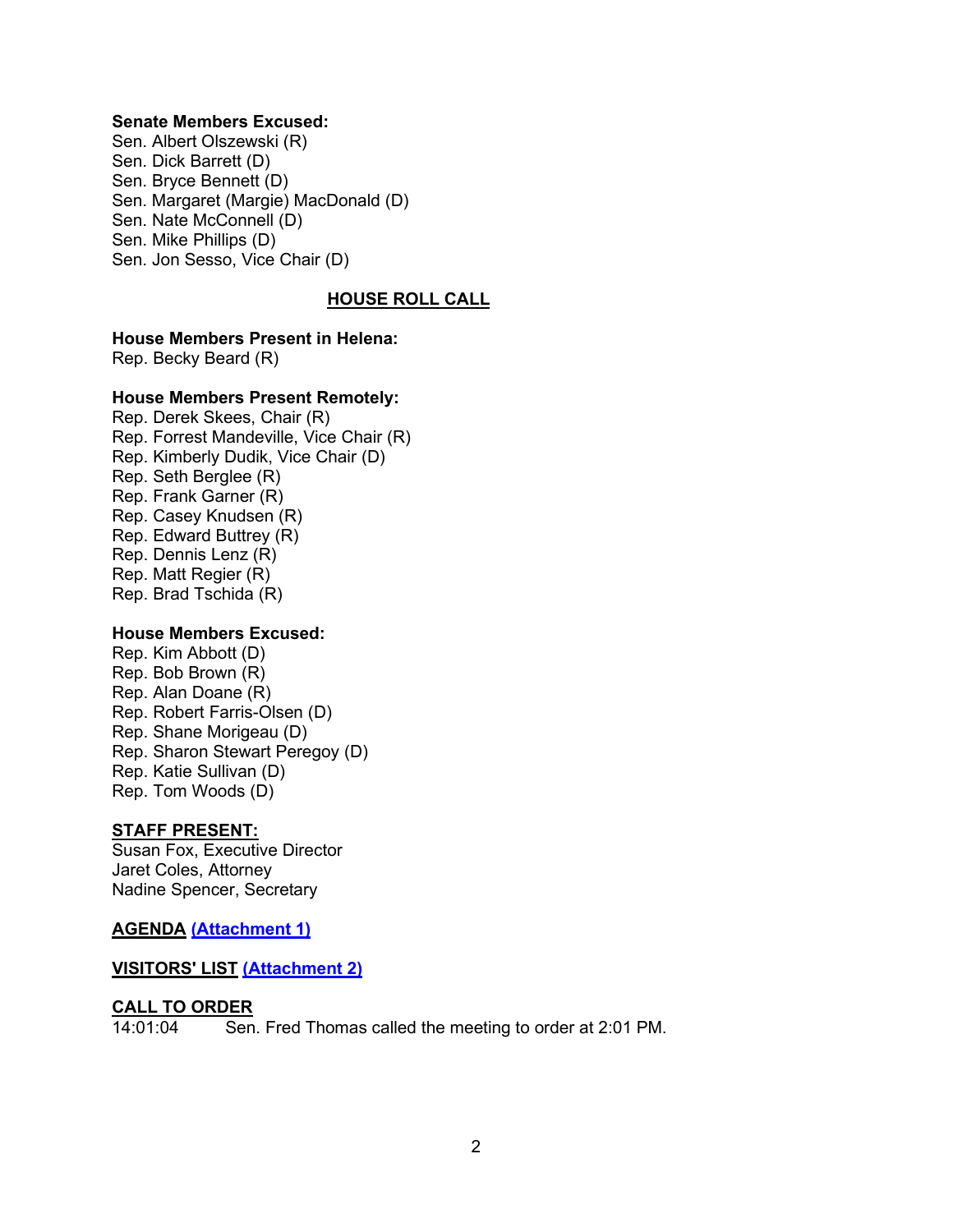14:01:46 Sen. Thomas said there were several requests by the public wanting to provide input on continuing the emergency declaration by the Governor due to COVID-19. He said the subject matter is not on the agenda, but the committee will accept written public testimony. **[\(Exhibit 1\)](https://leg.mt.gov/content/Committees/Administration/Legislative-Council/2019-20/Meetings/JRules9-17/Oct19/Exhibit1.pdf)**

#### **ROLL CALL**

14:03:24 The committee secretary took the roll. **[\(Attachment 3\)](https://leg.mt.gov/content/Committees/Administration/Legislative-Council/2019-20/Meetings/JRules9-17/Oct19/Attachment3.pdf)**

#### **REVIEW BALLOTS CAST ON THREE RULE POLLING QUESTIONS**

- 14:06:57 Sen. Thomas said the committee does not have a quorum in the House or the Senate but will recognize the votes that were taken by the legislature on the three rule polling questions.
- 14:07:29 Rep. Dudik objected and said she did not believe the committee had the authority to meet and convene without a quorum.
- 14:07:58 Sen. Thomas asked Marilyn Miller, secretary of the Senate, to provide the votes in the Senate.
- 14:08:02 Ms. Miller said 50 members of the Senate voted. She said Joint Rule 30-70 carried 26-24, Joint Rule 30-90 failed 21-29, and Joint Rules 60-05, 60-10, 60-40 failed 20-30.
- 14:08:42 Sen. Thomas asked Lindsey Vroegindewey, chief clerk of the House, to provide the vote on Joint Rule 30-70. Ms. Vroegindewey said 95 members of the House voted and the vote was 42 -53.
- 14:09:06 Sen. Thomas asked Ms. Vroegindewey to provide the votes on the other rules. Ms. Vroegindewey said Joint Rule 30-90 failed 36-59 and Joint Rules 60-05, 60- 10, 60-40 failed 36-59.
- 14:09:26 President Sales joined the meeting.

# **DECLARE THE OUTCOMES OF THE THREE RULE POLLING QUESTIONS**

Sen. Thomas said only one vote passed in the Senate and all three votes failed in the House. He said none of the proposed rule changes were adopted by the Legislature.

#### **Public comment**

None

14:11:00 Rep. Knudsen and Rep. Tschida, joined the meeting.

#### **CONSIDERATION OF ANY FURTHER RULE CHANGES**

- 14:11:41 Sen. Thomas asked if there were any other rule proposals.
- 14:13:33 Sen. Keenan joined the meeting.

#### **Committee comments and discussion**

| 14:14:40 | Rep. Dudik |
|----------|------------|
| 14:18:55 | Rep. Skees |